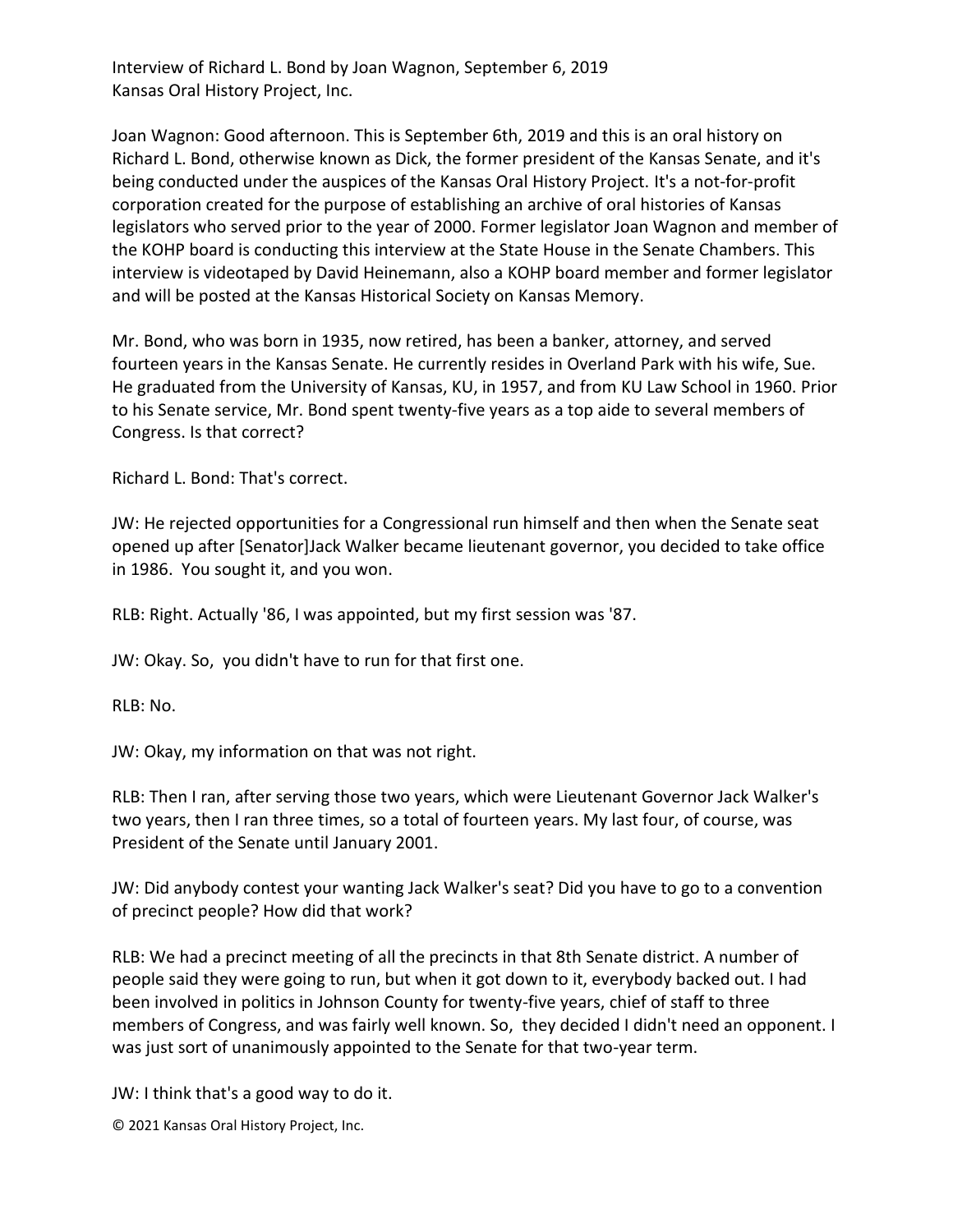RLB: It was a great way to do it.

JW: I also looked up your committee service because every member of the Senate, it seems like they serve on half a dozen committees every session.

RLB: Yes.

JW: During that fourteen years, you were vice chair of Public Health and Welfare for those first two years you were there, and then you were chair of Financial Institutions and Insurance from '89 to '96.

RLB: For eight years.

JW: Before you became president of the Senate.

RLB: Yes. That's accurate. Of course, I was vice chairman of Public Health because Dr. Jack Walker, they put him on the Public Health Committee as a physician. I assumed his committees, not exactly having the experience that Jack Walker had.

JW: But there was an opening, and you were the new kid on the block.

RLB: That's right.

JW: But they didn't put you on Judiciary either.

RLB: No.

JW: But you're an attorney?

RLB: But then the other twelve years, I was on Judiciary.

JW: I thought I saw your track marks through the statute books on some of those issues. Well, we're going to talk about a number of things today in a very casual manner, and I'm going to ask you some questions about your background and how you got involved in politics. I think I read that you were born in Kansas City.

RLB: Kansas City, Kansas.

JW: And at some point, moved to Overland Park.

RLB: As an infant. My parents moved me actually to Mission, Kansas, Johnson County, and we stayed.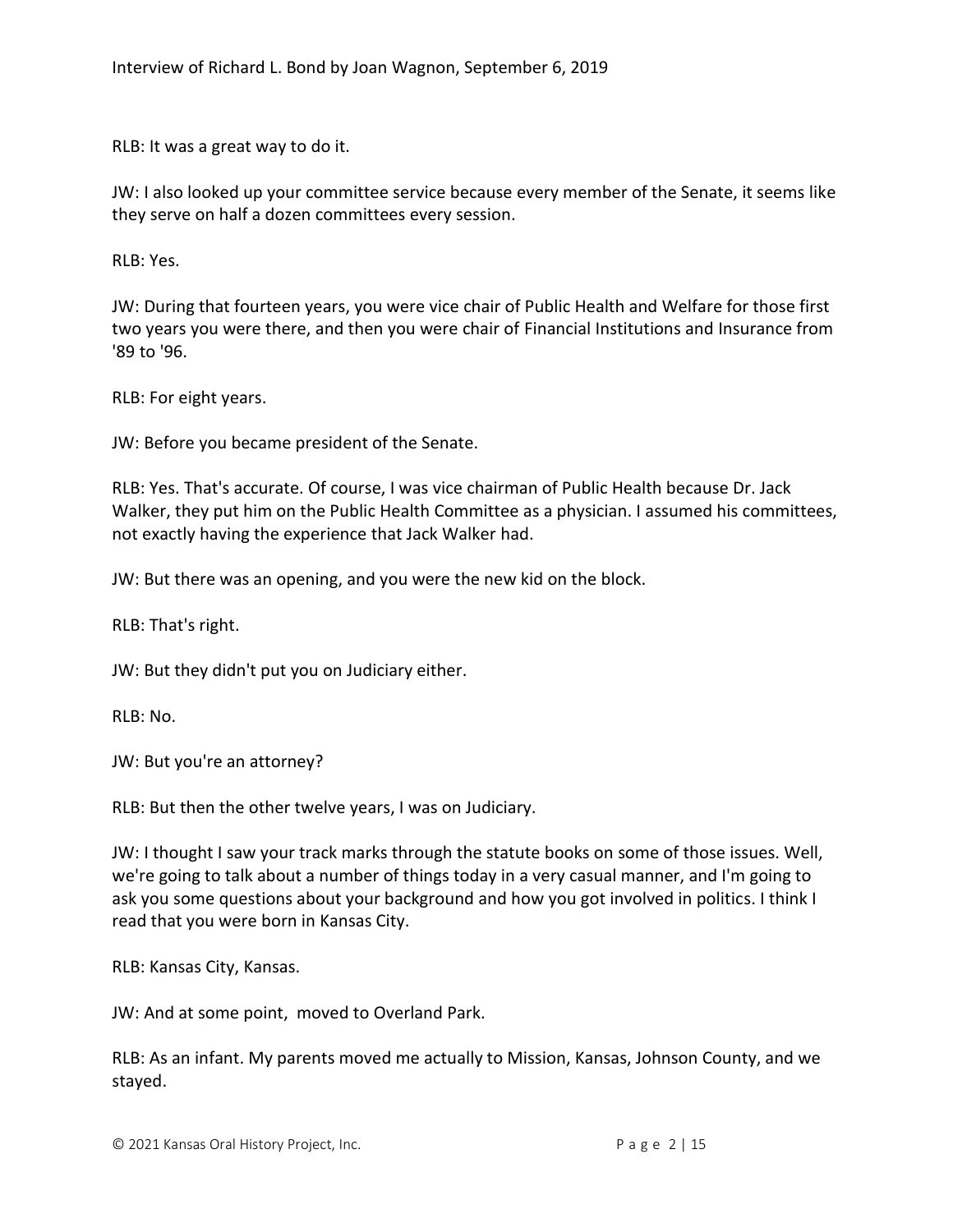JW: When did you develop an interest in politics? Was this from your family? What piqued your interest in all of this?

RLB: My father, who was a butcher, at Swift's Packing House, was very active in the labor union, the national treasurer of the labor union.

JW: The meat packers.

RLB: The meat packers, the Independent Brotherhood of Packing House Workers, it was called, and he was also a founding member of the Kansas Credit Union. He would come to Topeka every once in a while to lobby for either credit union issues, but sometimes labor union issues and would bring me along. I would come up here and meet with various governors.

The Supreme Court in those days was extremely powerful politically. It was very important. The Supreme Court officed here, had their headquarters here in the Capitol. If you really wanted to get something passed, you went to see the chief justice, too, as well as legislators.

JW: That certainly is in contrast to the way it happens today.

RLB: Totally, yes.

JW: Very interesting. So, you kind of grew up with politics around you and developed that interest. How did you get tapped to work in Congressional offices? I was curious, since so many people who serve in Congress have come from that staff side; you didn't want to go to Congress?

RLB: Well, I thought I did for a long time. Pat Roberts and I, Pat was administrative assistant to Keith Sebelius, Congressman Sebelius from the Big First, and I was chief of staff to [Congressman] Larry Winn of the Third District, and we became close friends. So the big plan was, we were going to succeed our bosses and join hands and be in the House of Representatives together.

# JW: Well, Pat made it.

RLB: Pat made it and was very unhappy when I called him and said, "I'm not going to run." He said, "Well, you can win." I said, "I know I can win." I'd spent twenty-five years—I knew everybody that gave a dime. I knew all the Democrats and all the Republicans. In fact, a number of them came to me and said, "If you run, I won't run."

But soon I met and decided—we went to the beach in Puerto Vallarta—had a yellow pad and wrote down all the reasons to run. The reasons to run were it would be good for my ego. It would be wonderful to be called Congressman. Your grandchildren could say, "My grandfather was," and the fourth reason was everybody expected me to run.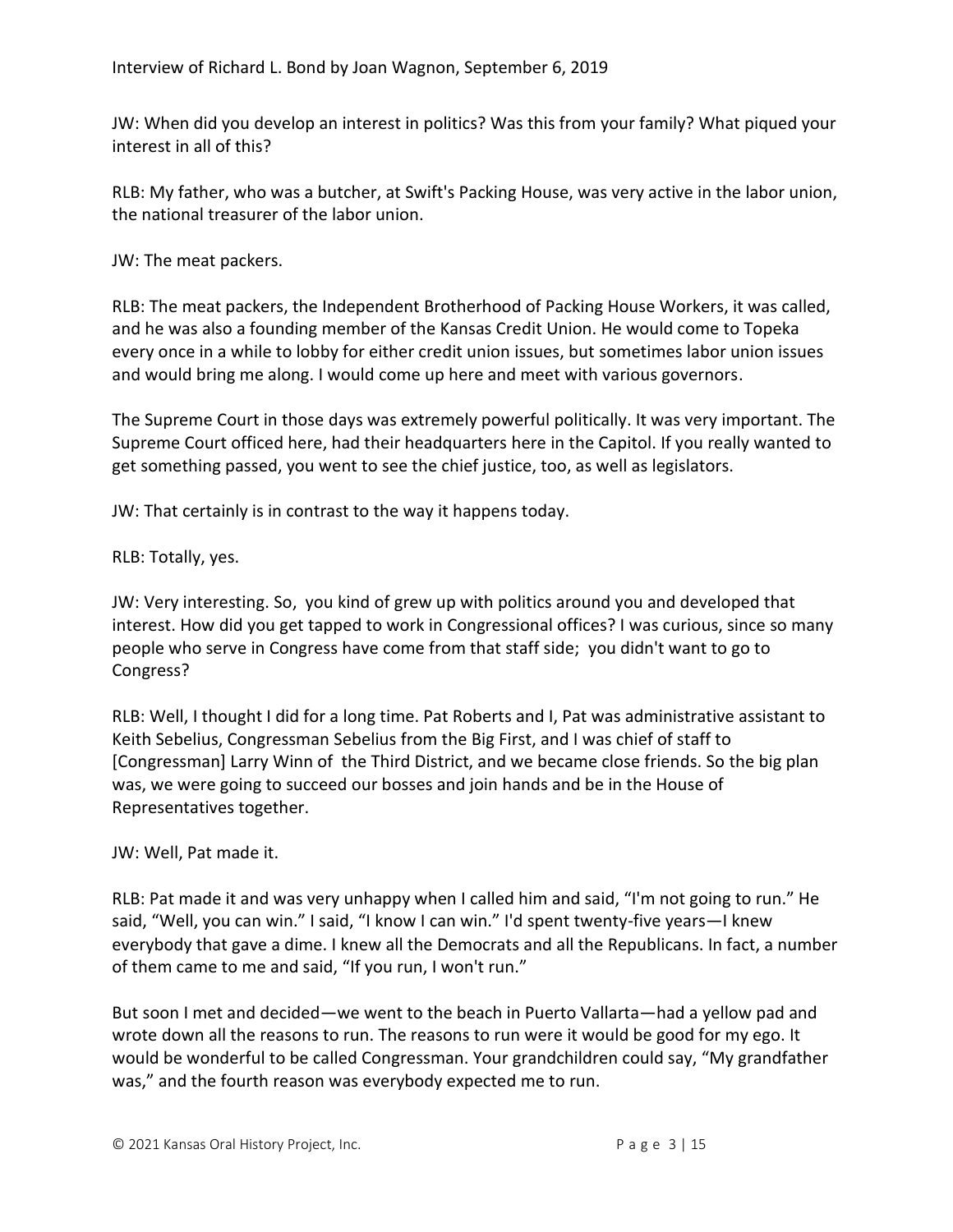But we decided that maybe it would be nice to do something else. Just because people think you ought to go to Congress doesn't mean you need to go. So I became chairman of the board of a bank and joined Governor Bob Bennett's old law firm in Johnson County. That's what I did to start.

Then Jack Walker who was selected by [Governor] Mike Hayden, Jack was our state senator, first term state senator and was a KU med [Kansas University Medical School] doctor, he was selected to be running mate with Mike Hayden. When he got elected, Jack came to me and said, "Dick, you ought to succeed me as state senator." I said, "Oh, well, let me think about it." Well, I forgot. He came back to me two weeks later and said, "Well, what have you decided?" I said, "Oh, I've got to talk to Bennett and the law firm. I've got to talk to my wife, talk to my fellow investors in the bank." I finally did that. I went to see Bennett, and he said, "Dick, you'd be great in the Senate." He said, "It was horrible being governor. I loved being in the Senate."

So, anyway, I did. I spent all of those years in Congress, and I knew nothing important took place in the state legislature. Only important things happened on the Potomac. Well, when I got here, I decided that wasn't true.

# JW: That's right!

RLB: It's particularly not true, today. Congress can't do anything. Anyway, Sue said, "Well, it might be interesting to do." My partners in banking said, "Why don't you do that part time?" And so I came here in 1987 and started the first term, served ten years as a senator and four years as president of the Senate. It was a great experience.

JW: When you got here in '87, I think Bob Talkington was president of the Senate, and Mike Hayden was governor.

RLB: That's right. Hayden came in as governor at the same time, '87. He was governor my first four years. Joan Finney was governor my second four years, and then Bill Graves my last six.

JW: Yes. There were a lot of issues. When I started going back through a lot of clips, you remember the famous clips that we all pass around, and in that first six years, it seemed like there were a lot of issues that had percolated up. There were Constitutional amendments. There was tort reform. There was corporate hog farming, branch banking.

### RLB: Liquor by the drink.

JW: Liquor by the drink, the death penalty, economic development, all of that was just racing through here until about 1995, and then the issue suddenly changed a lot, I think because of the composition of the legislature. I want to talk about the composition of the legislature in a few minutes, but right now, of those issues that we just listed, which ones had the greatest impact on Kansas?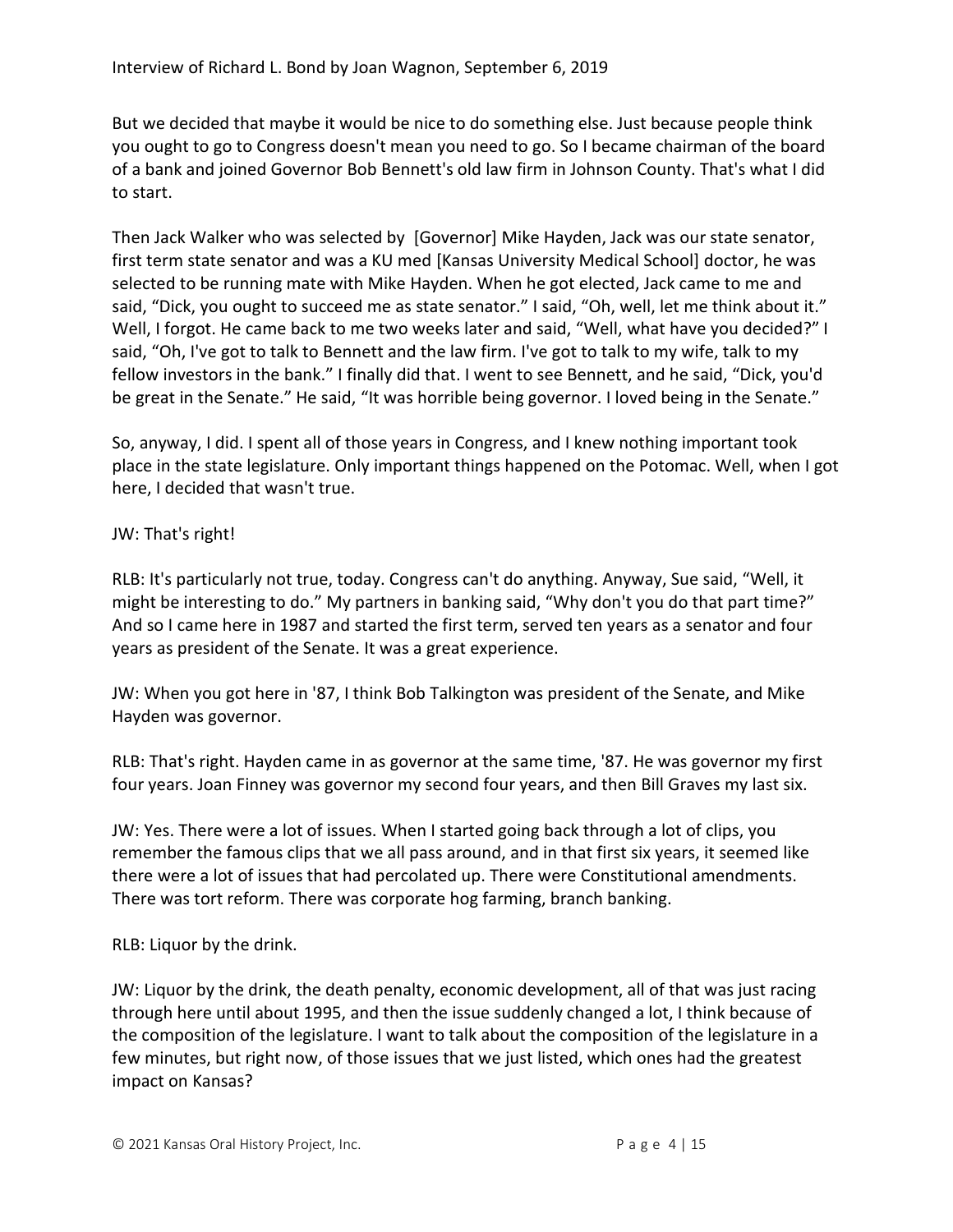RLB: Certainly liquor by the drink was a huge issue. I've got to tell you a story.

RLB: Jack Walker had been on Fed and State [Federal and State Affairs Committee]. So I went on Fed and State for that first two years. I knew [Senator] Ed Reilly who was chairman of the committee. Ed, at the first meeting, said, "Okay now"—[John] Carlin had been governor, and Carlin had pushed through this Constitutional amendment. He did unbelievable things with the Republican legislature, pushed through reapportionment, pushed through liquor by the drink, and pushed through pari-mutuel, all in one year. In the '86 general election, we voted on those things.

Anyway, I go to my first week meeting of Fed and the State, and Reilly looks out there and he said, "The Fed and the State Committee is going to have to write the bills for liquor by the drink. We don't have any legislation." He said, "There's only one member of this committee that's a lawyer," and it's me. I'd been there for four days. He said, "Senator Bond, you're chairman of rewriting all the liquor laws for Kansas." That was a wonderful experience.

JW: It was certainly was a huge experience.

RLB: It was a huge job. We did our best. A lot of it needs to be rewritten.

JW: I would agree with that.

RLB: It was a huge change, especially a huge change for my part of the state where all the good restaurants were in Missouri, the bars, and the same thing's true all around the state. They went to Missouri, or they went to Colorado, or they went to Oklahoma.

JW: Or to someplace illegal.

RLB: That's right. We had those semi-legal bars.

JW: I was there in the House during that same period. It seemed like what broke the logjam on a lot of that was the ability to have a local vote so that some communities that wanted it could have it, and if they didn't want it, they didn't.

RLB: They could stay dry.

JW: Was that your doing?

RLB: No. That may have been part of the language of the Constitutional amendment.

JW: I don't recall, yes.

RLB: I don't recall, either, but we had some—I think we still have some dry counties.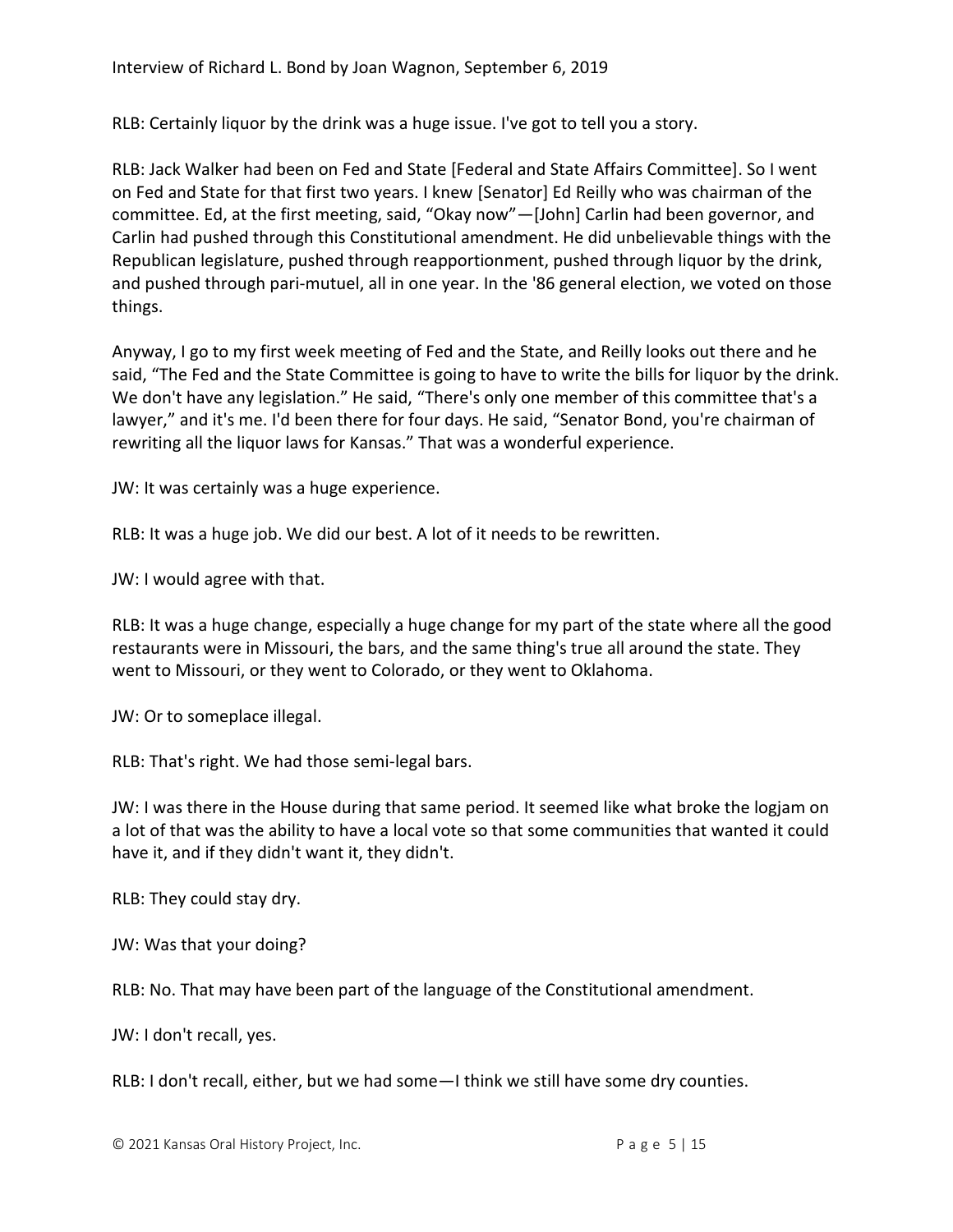JW: We do, but not very many.

RLB: No. All of them figured out it was an economic development issue that would make hotels and restaurants grow.

JW: What about the Economic Development Initiatives of that time? We had the Tony Redwood Krider report. All of that came out of KU. We had all of the banking issues. I remember having constituents on both sides, community banks versus the large banks. Did your banking experience help you a lot navigate that? Did you get interested in all of those things?

RLB: It did. It put me on opposite sides of a guy named Jim Maag at the Kansas Bankers [Association]. Jim Maag had a high percentage of his members were small banks. They weren't particularly interested in branching, branch banking. From where I came from in Johnson County, they were very interested in branch banking into Missouri. So, yes, we made some big changes in banking law.

JW: Education and tax issues also came up at that time. By '92, we had had a number of court cases about education funding, and a number of attempts had been made to figure out what the formula ought to look like. But in '92, we passed a formula that changed the whole philosophy behind how schools are funded. Were you a part of that in any way? You were pretty influential by then.

RLB: No, I wasn't particularly influential by then, but I—yes, I was involved, but not in a committee. Obviously, my school district was very interested in figuring out ways to get better funded because they had not been better funded.

Of course, at that same time came along funding for higher ed. The Regents had a legislation that you and I voted on.

JW: It was a reorganization of the governance mechanisms.

RLB: Yes, but there was a three-year funding program for higher ed. It only got funded one year.

JW: Oh, the Margin of Excellence.

RLB: That's right, the Margin of Excellence. So my first year in the legislature and my second year here, I introduced legislation to increase the cigarette tax to pay for the Margin of Excellence. The chancellor at KU, the president at K State [Kansas State University] spent most of their time in my office cheering on this funding of the Margin of Excellence. I got it through the Senate twice. I never could get it through the House.

JW: Yes, the House thought there were better ways to pay for education funding, I think.

RLB: They didn't like that specific funding mechanism for it.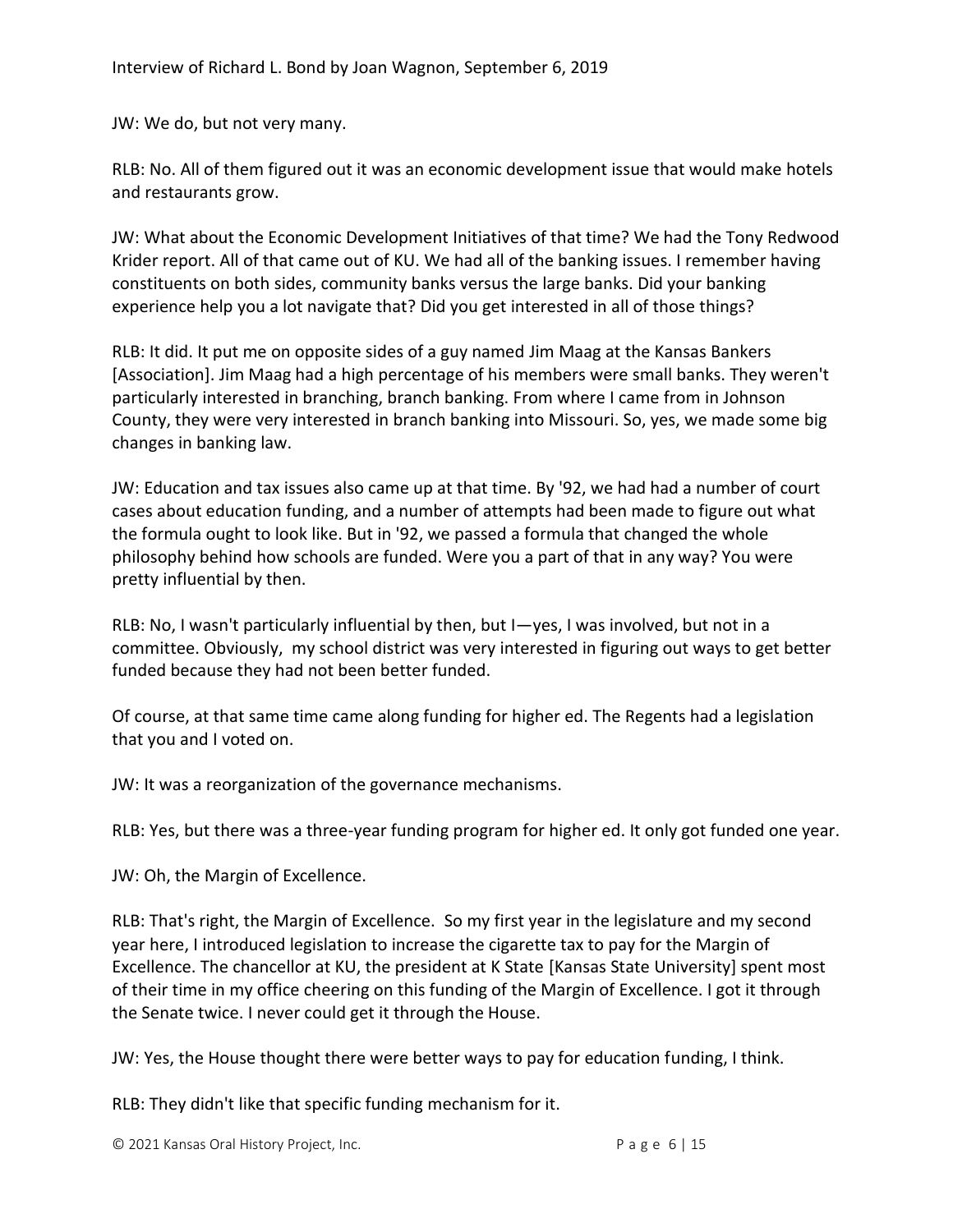JW: Right, and generally in the House Tax Committee and generally in the House, earmarking taxes was not something that people were interested in doing.

RLB: No, they didn't like earmarked taxes. But I can assure you, the chancellor and the president of K State liked the idea.

JW: I'm sure they did. I want to read you a quote that I found when I was doing research on you for the interview: "Bond left his state capitol in much better shape than he found it, both literally as well as figuratively. Thanks to his fiscal skills and precision characteristics of his long political career, Bond balanced interest accrued between the state's unclaimed funds and pension accounts and raised 40 million dollars for the renovation of the Kansas capitol building, the first since World War I. He said, 'The only thing I've done that will have lasting value and importance.'" Can we talk about the Capitol renovation?

RLB: Let's do it.

JW: You were just visionary in your approach to this.

RLB: I appreciate that plaudit, but the reality is, when I became president of the Senate in 1996, a member of the state architect group, a guy named Bill Groth [spells], came to see me to tell me about the terrible problems we have in this building, and how dangerous it is. Bill Groth said, "If you're on the fourth or fifth floor of this building, and a fire starts on the first floor, you'll be dead in five minutes because this center part of the building will just take the smoke right to the top." There were no alarms. There was nothing to stop a fire. It was very, very dangerous, no extinguishers, nothing.

In addition to that, he said, "We've got chunks of limestone falling off this building and have come close to hitting people." The building was in terrible shape. At some point, when they put in air conditioning, I think they did it with a chainsaw and just went in and cut holes in the wall and brought through piping for air conditioning. It was horrible. They shut off some of the stairways on up to the upper levels. So we had major safety issues and major space issues.

After hearing Bill Groth and others, I went to see the speaker and I went to see the governor, and I went to see several of the leaders of important committees of the Senate and the House and said, "Guys, we'd better do something." Iowa, Ohio, and Minnesota had all finished restoration. So I got us some airplanes and flew to those three sites. We went overnight to Ohio, but we did day trips to Iowa and Minnesota to see how they did it.

In fact, walking in here this morning, you walk in the Visitors Area, and here's a map on the floor of the state of Kansas with your county on it. That was an idea I stole from Ohio. I watched all these kids come in from all around Ohio, and they want to stand on their county that's on the floor.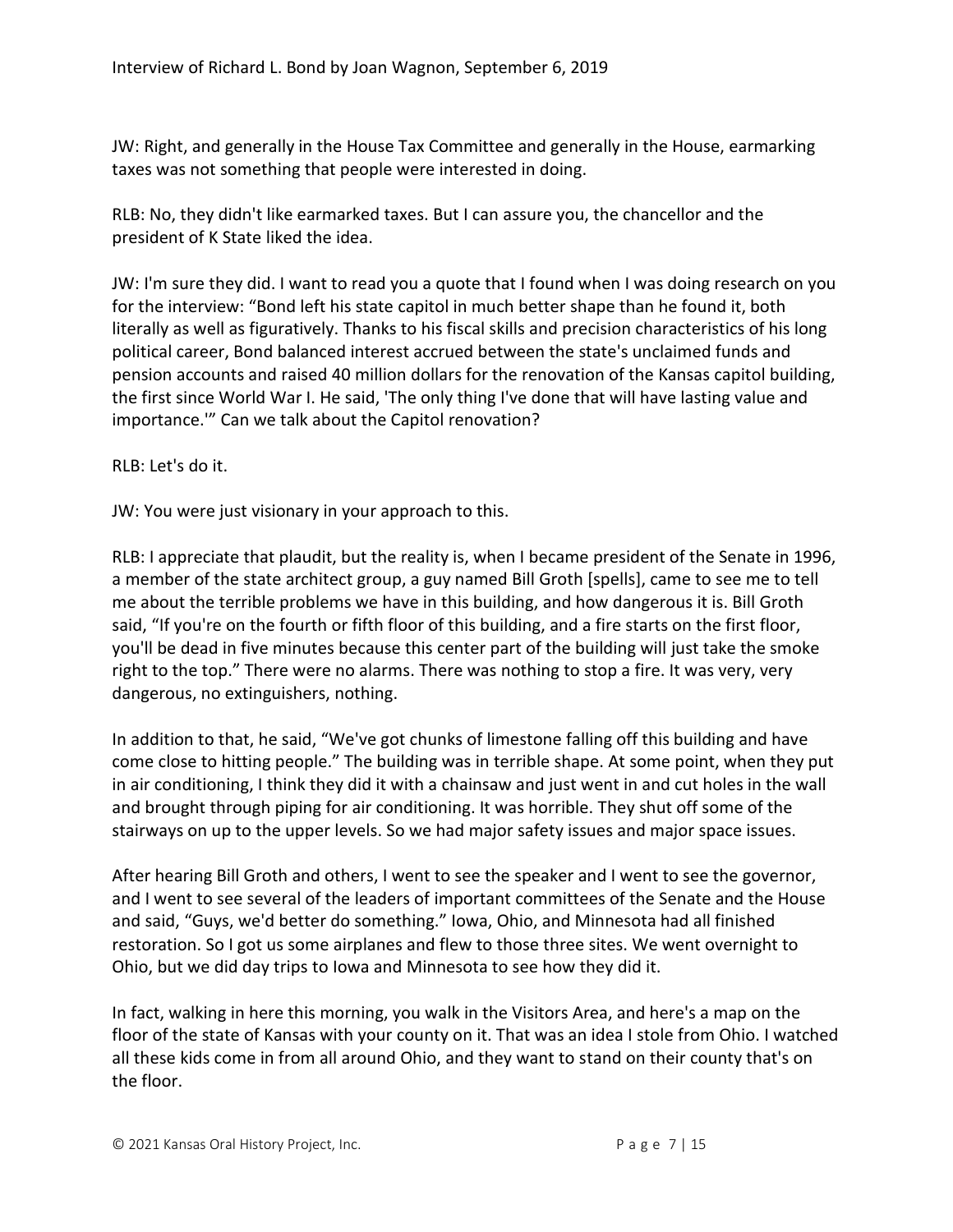Then in Ohio, they had a little classroom, and when the kids got off the bus, instead of just turning them loose like crazy Indians throughout the building, they went in and sat down and had a video that said, "This is what you're going to see. This is what the Capitol is all about." I said, "We've got to have that."

Many of these things, we stole from other states. For example, when you and I started here, if you wanted to hang up a picture, all you needed was a hammer and a nail. You'd just hammer it into the wall and hang it up. I hope they still prohibit that because after a few dozens of years of that, things look pretty bad.

We were able to put together—[Senator] Dave Kerr was a big help in the funding of that as chairman of the Senate Ways and Means Committee, and we were able to come up with a 50 million dollar appropriation for the first tranche of funding for a new building. I remember my last week as president of the Senate, I had a press conference and said, "Well, 50 million is going to get us started, but this restoration may cost as much as 150 million." 330 million dollars later and fourteen years of construction, this is what we've got, and it's really fantastic.

JW: As I look around and as I watch people enjoying the space here, it was probably worth every penny. I cannot imagine that it was easy to put a coalition together to come up with a prolonged request or a kind of a serial appropriation. How did that work? How did you manage to get that done? Dave Kerr helped. We interviewed him last week.

RLB: It did. The Senate presidents that followed me, Kerr and Steve Morris, both continued that. The speakers did a good job. We had one governor, whose name was [Sam] Brownback, that I was told wanted to stop that renovation because it was so expensive. When I left here, I sat down with the architect that was hired to manage the whole process, Trainor architects out of Lawrence. I said, "Guys, whatever you do, never finish up a project and say we're out of money. When you're out of money, I want a whole lot of stuff torn up, so legislators have to come in here and say, 'Well, we can't leave it like that. We need to appropriate more money to fix it up. I encouraged them to try to finish the Senate side first so that the House would say, 'We want that, too.'"

JW: Was [Tim] Shallenberger the speaker when you started that?

RLB: Yes, he was, and he was very helpful. Then we had—

JW: Doug Mays?

RLB: No.

JW: Oh, Kent Glasscock from Manhattan?

RLB: No, we didn't have Glasscock. We had from western Kansas—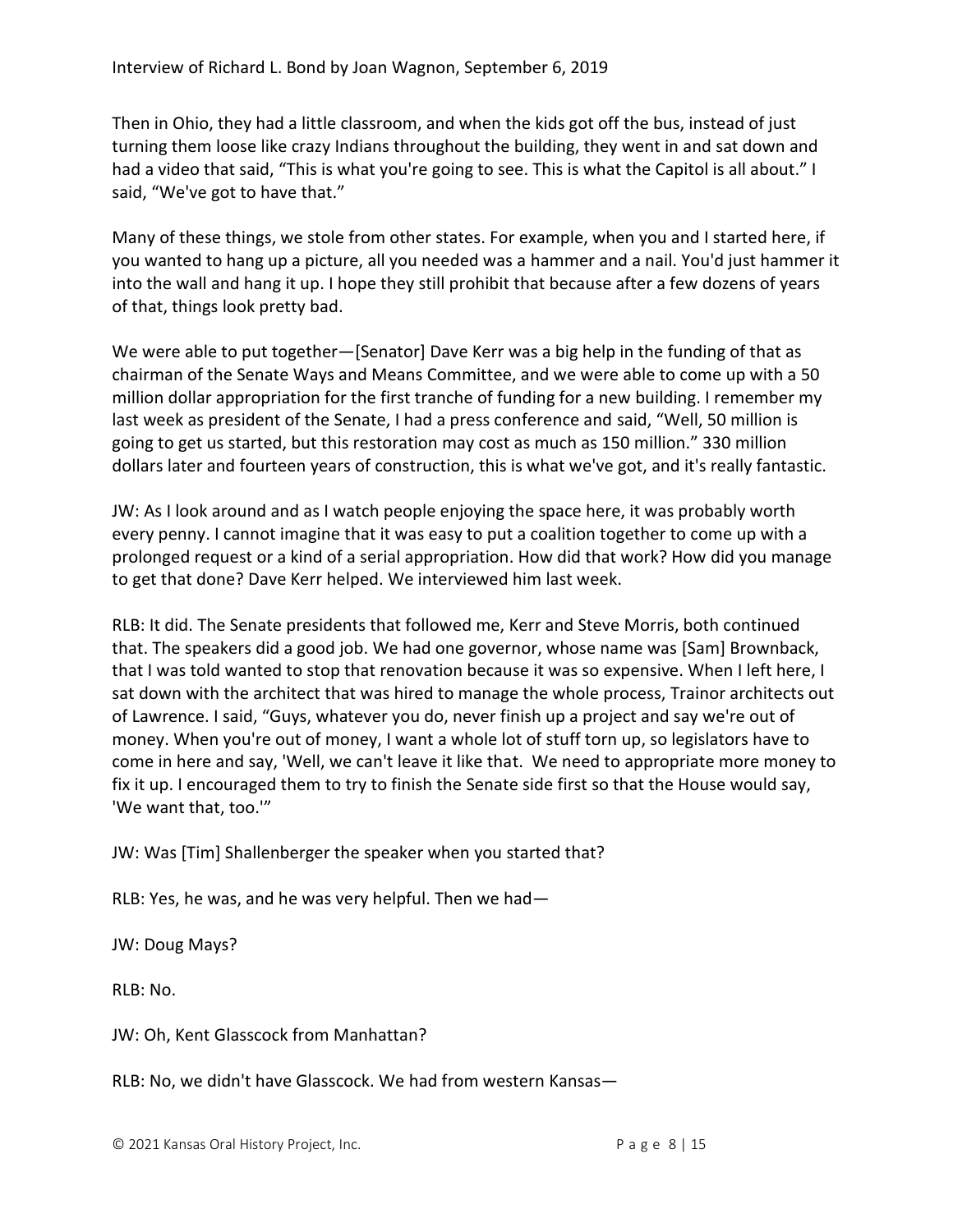Interview of Richard L. Bond by Joan Wagnon, September 6, 2019

JW: Robin Jennison. I'm interviewing Robin in a month.

RLB: Good. Jennison and—

JW: Melvin Neufeld.

RLB: No. They were very helpful.

JW: But speakers in general, you all worked as a team to develop funding. Is that a correct statement?

RLB: That's right. That's exactly right. We had great cooperation between the House and the Senate leadership, or it wouldn't have happened. It was a huge deal. [laughs] When you think about, as it ended up, 330 million dollars.

JW: That's half of what we appropriated in the state the first year I came here. It's just an enormous amount of money. Do you think that that renovation was the high point of your legislative service?

RLB: Sure. It had to be. There were a lot of things that went on while I was here. I think we had two ten-year highway plans.

JW: We did.

RLB: That was a big deal. We had major changes in funding of education, and that was a big deal. Pari-mutuel, liquor by the drink, all those things that came out of Carlin's effort to push through the legislature Constitutional amendments, but there's no question, capitol restoration, both in what it meant physically, and what it meant in terms of dollars was huge.

JW: I had fun reading the clips to try to prepare for this. It looked to me like there was—even though I was here either serving or working for the governor-- that there was a real change that happened somewhere around 1995. Reapportionment had changed the composition of the legislature, and the legislature began to become more conservative, perhaps not in the way that Kansas had traditionally viewed conservatism. There were some different political interests. I'm thinking of Americans for Prosperity, Kansans for Life, and people were even saying we had three political parties. What is your take on that? I was curious whether or not you had any experience with the Koch brothers, Charles and David Koch.

RLB: Yes. I had some. Actually with Charles and Bill Koch. The issue of the legislature becoming more conservative was not unique to Kansas.

JW: No.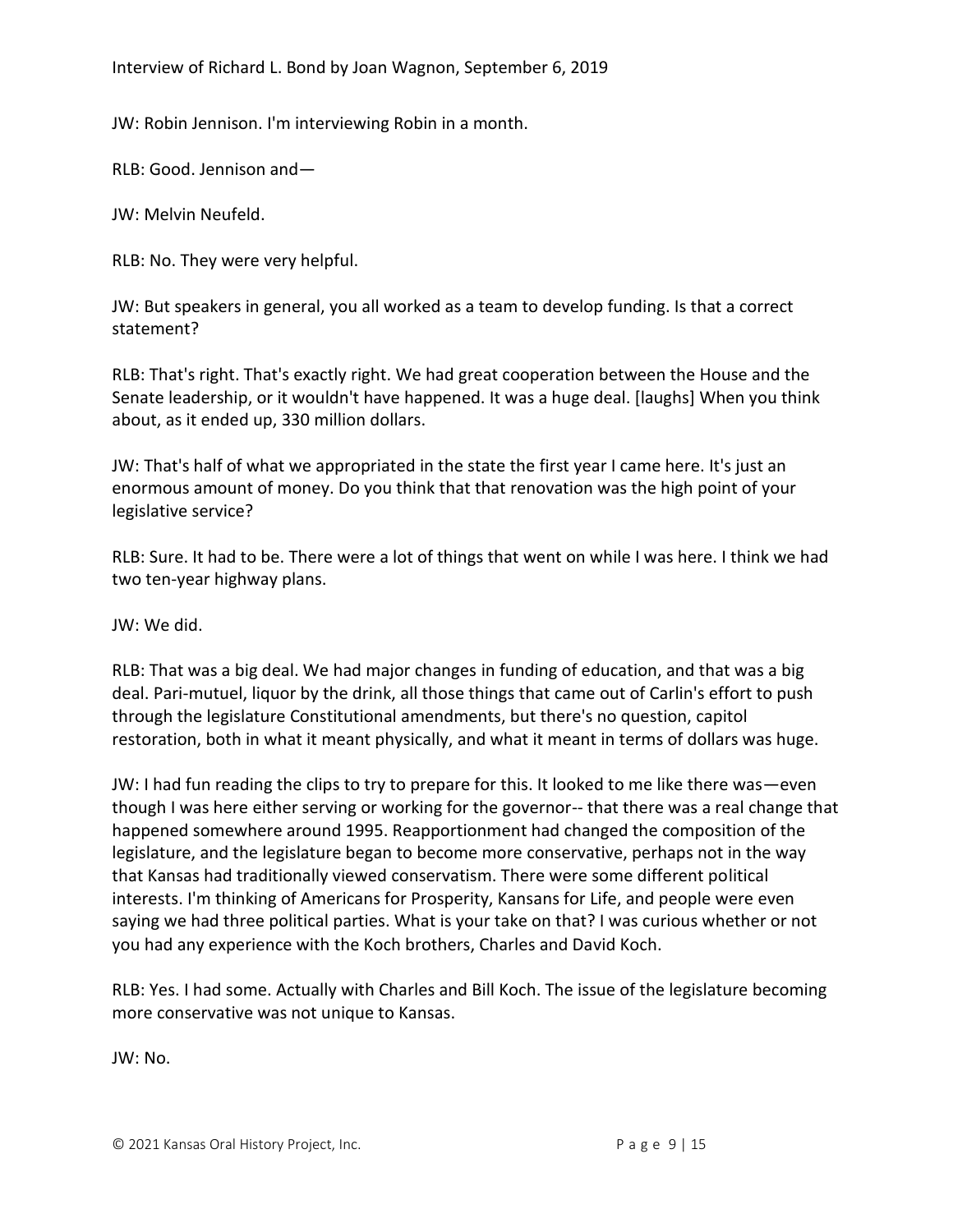RLB: This was a national issue that occurred—you'll recall very well the solid Democrat South. The evangelicals made a huge difference in political thought, both in the Congress and in every state with people like Robertson [Pat Robertson, Christian Coalition] and Dobson [James Dobson, Focus on the Family] and Liberty College, what was his name?

JW: I don't like to remember it.

RLB: They made this major difference in who went to Congress, a major difference in state legislatures. All of a sudden, abortion became the issue. Yes, abortion was there when I was there, but it was the moderate Republicans and Democrats could always stop anything on abortion.

&Pretty much that was true for the death penalty. However, in 1987, when Hayden was elected, he was elected on a platform of "Bring back the death penalty." He tried hard. I went on Fed and State Affairs because Jack Walker had been there. When I went to Fed and State, there were even numbers for and against death penalty. The chairman looked at me and said, "Where are you? You're the difference."

&I wouldn't tell him for quite a long time. I went back to my law office and up to Bob Bennett and said, "What in the world do I do here, Governor? I'm the swing vote to whether this goes to the floor or not." He said, "Well, you probably ought to let it to the floor. You probably ought to introduce something that says we'll move it forward without recommendation." That's what I did.

JW: That's good strategy.

RLB: So it got out of Fed and State and came to the floor of the Senate. We defeated it. Then I introduced the bill to do a hard 50 as opposed to death penalty, and that passed. That was the law for a while. Then finally a sort of watered-down death penalty, a death penalty was passed. I didn't like it.

JW: I never voted for it either. It's a tough issue, and it's one that people tend to vote their own personal beliefs and conscience on.

RLB: Yes.

JW: We [KOHP] did interview Ed Reilly. He was chairing that Fed and State committee forever.

RLB: He would carry the death penalty on the floor. He enjoyed that. [laughs]

JW: I think we've pretty much covered some of that. The leadership question is one that I like to ask because as we have developed these series of interviews, people have different leadership styles, but they all are characterized by an ability to encourage others to come on board with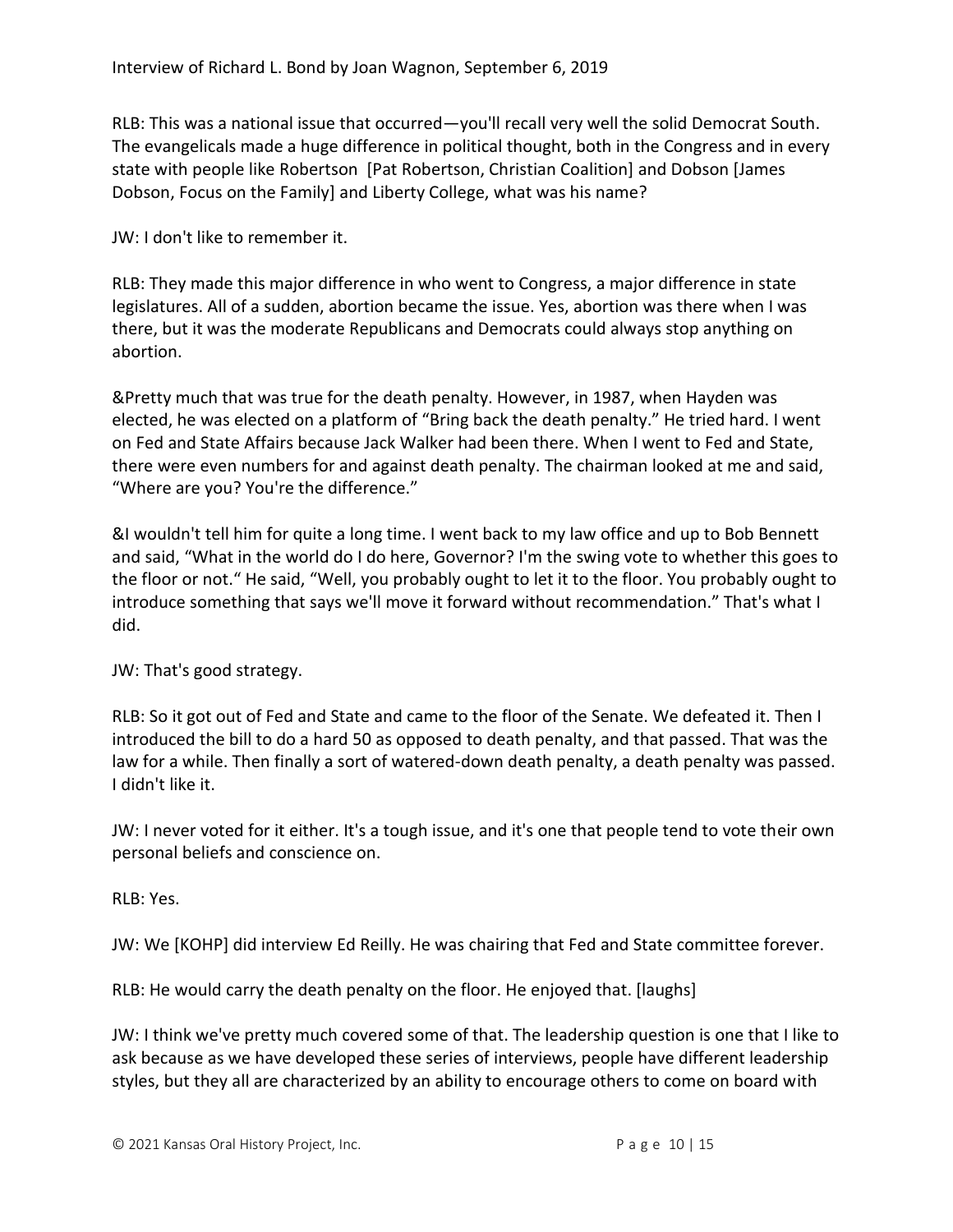some kind of a program and to move legislation. In your earlier comment, you talked about how nothing ever gets through Congress anymore.

RLB: Right.

JW: I don't know if we're at that point in the Kansas legislature or not. It seems to me that it still works. It just doesn't work perhaps quite as well as it did when people like you were in the leadership and understood that we had to get the government's work done. Do you want to talk about that?

RLB: You've got a particular problem now, particularly in the Senate, with the president [Susan Wagle] running for higher office. The president of the Senate has a totally different agenda than running state government. I think that is harmful for progress. Yes, we always had leaders of the House and Senate that wanted to be governor, but I'm not sure it hampered progress as much as we have today.

I would characterize some of those on the far conservative side as being filled with hate. I know that's strong, but I believe it. Certainly it's true in Washington. There's a lot of hate. When I first went with the Congress in 1961, Republicans and Democrats were going out every evening for a beer. They played golf on the weekends because in those days, Congressmen only got one free ride home per month. Their families were in Washington. They knew each other's families. It was different. Today in Congress, they fly in and out on Tuesdays and Thursdays or at least Mondays and Thursdays. Their families are not there for the most part. They don't know each other's families. They don't play golf together. The camaraderie is gone. It is a much tougher atmosphere to get anything passed because you don't know each other.

I'll never forget my boss, Larry Winn, was on the Space Committee, the Committee on Science and Technology, the Space Committee back when it was at its high point. That's when we were post-JFK. We were going to go to the moon. I was involved with all of those astronauts and knew them all. Larry Winn was involved with them. The Democrats and Republicans worked together. I mean, they had their arm around each other to say, "We've got to be in this together. We've got to get these appropriations." We'd go to the space shots together. It was a whole different world than it is today. They wanted to work together.

Now it seems they almost want to be on opposite sides. Having successful legislation is very, very difficult. You see what's happening in the US Senate today with [Senate Majority Leader] Mitch McConnell not wanting to pass anything.

JW: It's perplexing.

RLB: We're not quite there yet at state government, but we're getting closer.

JW: I think a lot of people don't want to see Kansas in the legislature emulate Congress.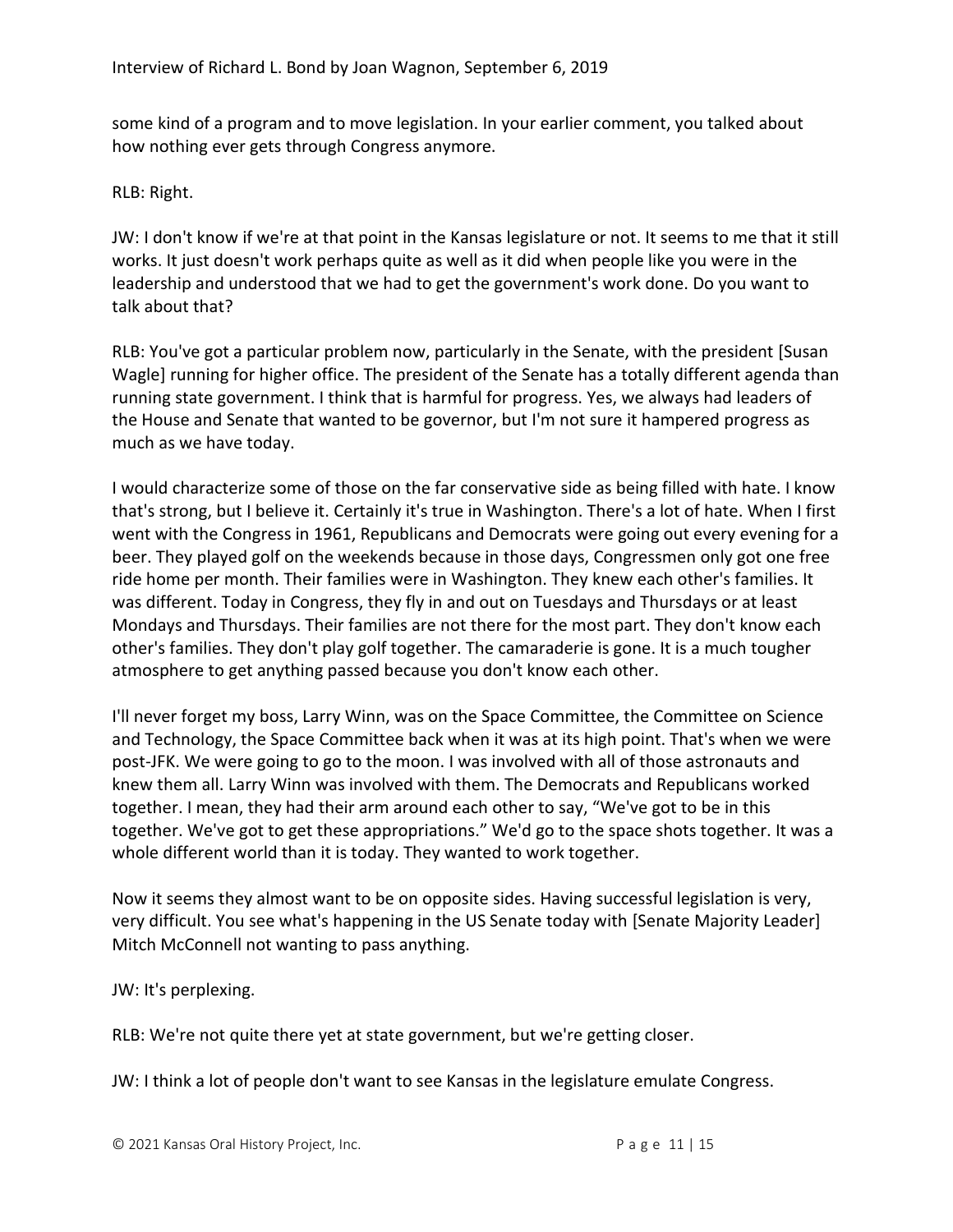RLB: No.

JW: That's why I was asking the question. Anybody that you worked with, you talked about three governors—Hayden, Finney, and Graves—legislative leaders like [Robert] Talkington, [Gus] Bogina, Bud Burke , others--anybody whose leadership style you want to talk about as being particularly effective? Our hope is that we'll be able to pull some nuggets of information in these interviews, put them together, and it will be a good way to train other legislators or use it in schools. Would you have some advice on that?

RLB: I have an observation. That is of those three governors—Hayden, Finney, Graves—Hayden kind of kept his door closed at the governor's office. I would talk to his staff constantly, saying, "Why don't you let some of us come up there and just sit down and visit with the governor?" Mike did not want to do it until late in his fourth year, and it was a mistake. I think it really hurt his effectiveness. It also impacted his ability to get re-elected.

Joan Finney was always friendly, but I never felt like she really understood what the agenda was. I'll never forget, I was handling a bill to restore veterans—we had taxed veterans' pensions.

JW: I remember that pension bill, and all the veterans coming up. It was huge.

RLB: I introduced a bill to relieve the veterans of having to pay tax on their pension. It was flying through. The governor called me down to her office to tell me she didn't like that bill. I'll never forget, I walked into the governor's office. All the seats were full but one, for me. I sat down and said, "Governor, it's good to see you." I said, "Oh, by the way, Governor, I've got a new grandson, and his name is Spencer," her husband's name. Oh, she was so excited that I had a grandson named Spencer. We talked about a lot of issues. She forgot to talk about the veterans' pension. Finally I said, "Well, I've got to get back to the Senate. Thank you, Governor. It's good to see you all."

JW: That's pretty clever.

RLB: And we left. She had a big difficult time of working with the legislators. Her daughter, Mary, did her best.

JW: Yes.

RLB: I thought Mary tried to be effective on a number of occasions with legislators and was to some extent. But that's about all Joan Finney had going for her was her daughter. Her daughter worked hard.

Graves was totally different, far more collegial, congenial, but I always thought Graves caved too early on tax issues. When Phill Kline, Double L Phil Kline, would go over and raise hell about needing a tax cut, Graves always gave in too soon. I hold myself responsible for some of those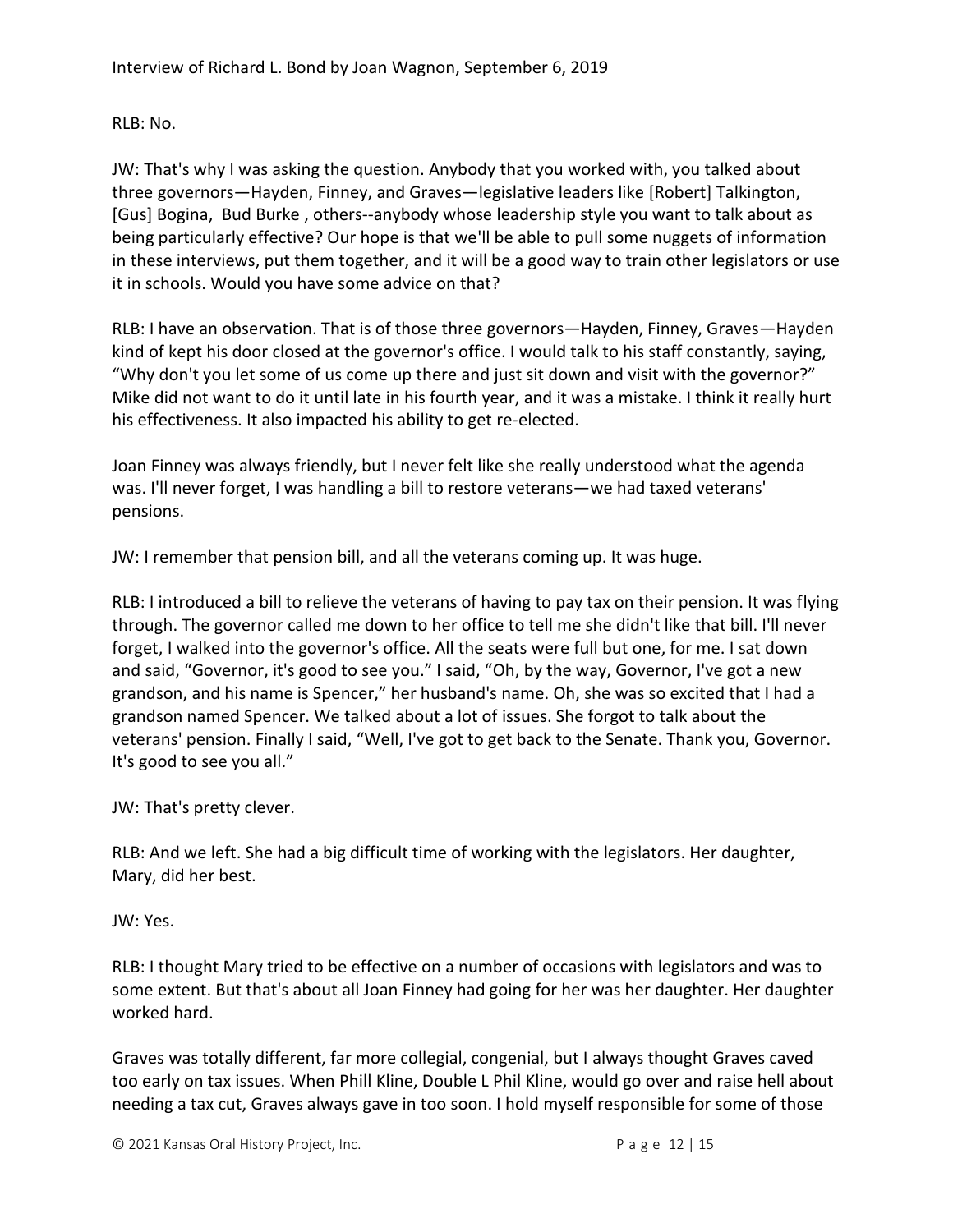tax cuts that we could have used, I think, to pay for tuition at the six Regents institutions based on need. We could have done it, but, no, the conservatives who were in the minority had their day. That was I think a mistake.

JW: That was that point after '94, starting in '95. You had the Contract for America. You had the changes that you had just described happening at a federal level. All of that began to ripple through the Kansas legislature for the next—it's still rippling through.

RLB: Oh, yes. It's very powerful.

JW: Did you ever recruit candidates as Senate president?

RLB: Oh, sure. I was up to my neck in it. After Talkington went out for two years, Bud Burke became Senate president. I went to high school with Bud Burke. Bud knew I had spent twentyfive years with the Congress, raising money and was the optimum political whore. Burke put me in charge of the Senate campaign. I thought up bus trips throughout the state. We had fundraisers all around the state. We had more money than the Senate had ever seen by just doing it. It was fun. I really enjoyed it and was involved also in recruiting candidates, but to a larger extent, in raising money to get candidates elected.

JW: I've been asking that question of everyone because I think it's interesting. Some of our leaders really get involved, and some leave that to political parties. I was just curious to know what your style was.

RLB: Get the candidates and raise money for them and get them elected.

JW: I've got a couple of other questions that I wanted to follow up on. When you look back on the last nineteen years since you left the Senate, how do you see the political culture of the state, the rural versus the urban, the religious fundamentalists versus the secularists, and we talked a little bit about the abortion issue, and how that's changed. Overall it seems like the culture is very different than when you were leading the Senate.

RLB: There's no question. If I walked on to the Senate floor today, there are still a few people around, but only one would come over and hug me, and he is the Senate minority leader.

#### JW: Anthony.

RLB: [Senator] Anthony Hensley, because of the relationship we had. The second day I was president of the Senate, I went to Anthony Hensley's office, and he saw me come in and said, "What are you doing here?" I said, "I intend to be here often unless you throw me out."

I'd go over there and see him, and there were occasions when Anthony would say, "Would you come over and explain the highway bill to my people?" Our relationships, Democrat, Republican, were warm 90 percent of the time. it was not nearly the kind of partisan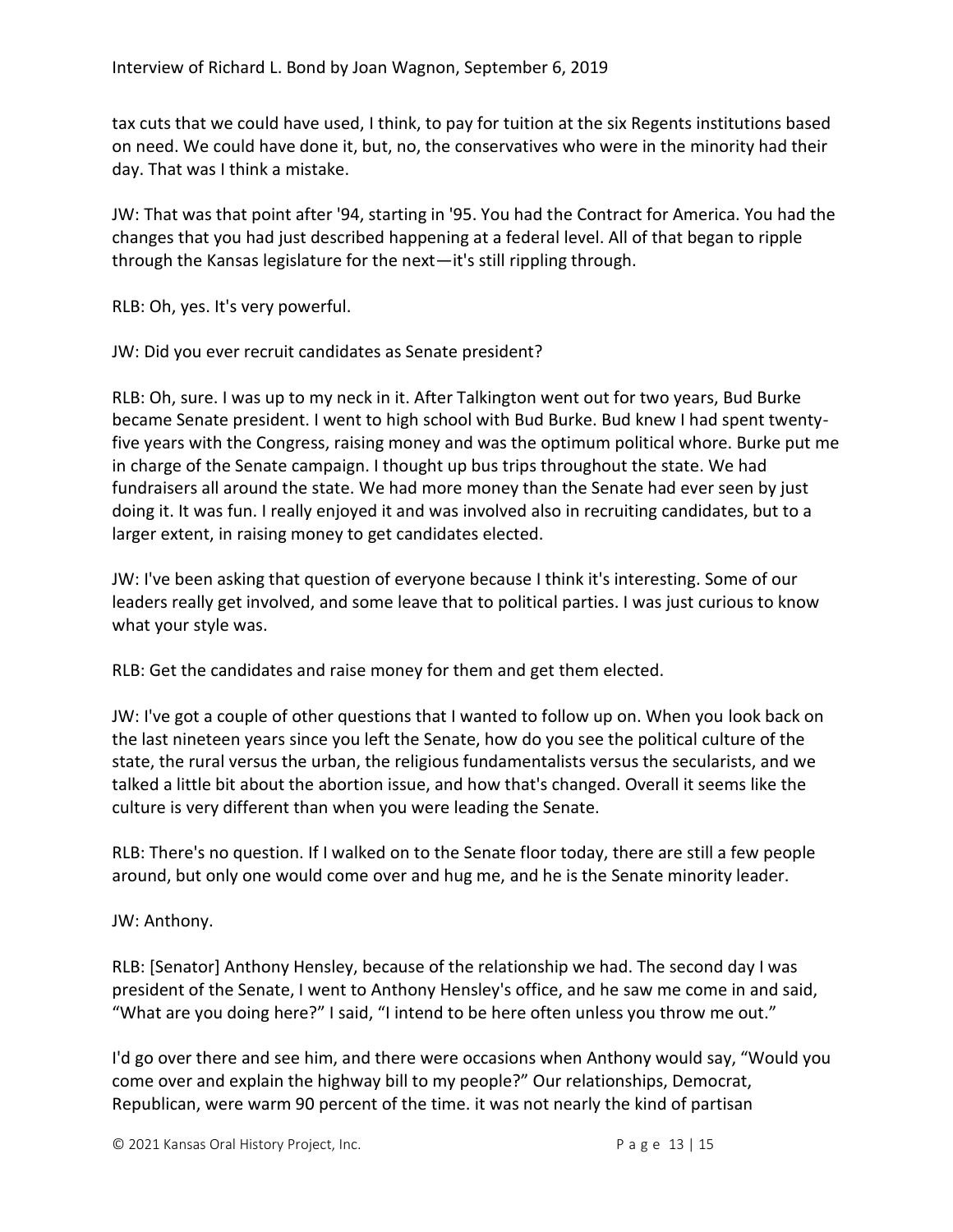relationship they have today. I think that is a horrible mistake. If you want cooperation, if we all really want the same thing, why aren't we working together? But they don't. So I'd ask you, "Will it ever turn around?"

JW: I don't know. It's hard to determine what is the basis for the loss of that. I think you're right. Relationships are the key to everything and the reasons why people run.

## RLB: Right.

JW: You ran because people wanted you to. You ran because you had a lot of experience in this, and quite frankly, you enjoy being in the middle of both the politics and the policy. But a lot of people are up here because they're one-issue people. They want to cut taxes. They want to stop abortions. If you don't get to do that, you don't get involved in other things. I think it's the lack of a more generalist agenda perhaps. I don't know. How would you characterize it? You've crossed the aisle and supported Democrats.

RLB: Oh, yes.

JW: You did several, including the current governor [Laura Kelly].

RLB: That's correct. I did a little TV for Mr. [Paul] Davis. I don't know whether I would have done that many years ago, but it got easier when I could see how wrong my party was by being too extreme. Sam Brownback was a friend of mine, and his family were friends, but his policy I felt to be really bad for Kansas, and it proved to be bad for Kansas, and we haven't recovered yet. I think somebody has to be responsible, and who is it that's going to step up?

The problem the Democrats have is they don't have the numbers. It's terribly hard for Democrats to lead in the legislature when you're so greatly in the minority unless they can get enough moderate Republicans to join with them. That kind of varies from year to year in the House. When I was here, the moderates controlled. it was far easier, far more sane.

JW: That's why I asked the question about whether or not you were involved in candidate recruitment. It seems that sometimes candidate recruitment has been left to interest groups.

RLB: Yes.

JW: Not political parties or legislative leaders. Do you think that's an accurate assumption?

RLB: I think it is accurate. There's no question, the Right to Life movement has recruited a lot of candidates, and early on in primaries, put a stamp of approval on—we've got that today with Kris Kobach [former Kansas Secretary of State]. He's a viable candidate because he, like Donald Trump, has a base. A Kris Kobach can win with 20 percent base, if you have enough candidates running in the primary.